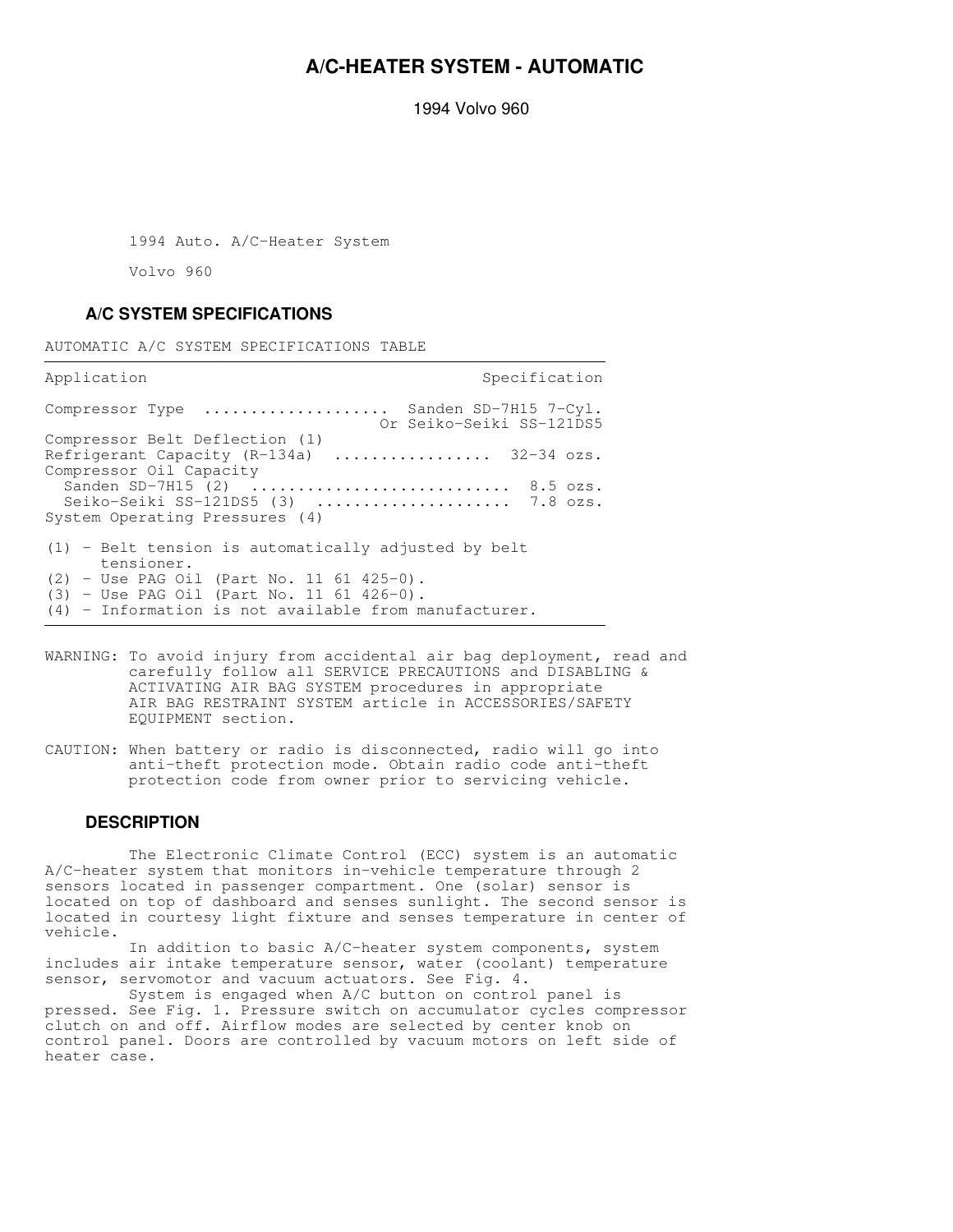

Fig. 1: Automatic A/C-Heater System Control Panel Courtesy of Volvo Cars of North America

## **OPERATION**

### CONTROL PANEL

 The automatic A/C-heater system control panel permits manual operation of system by placing blower control knob or function selector knob in any position other than AUT (automatic). See Fig. 1.

 Blower fan may be automatically controlled by placing control knob in AUT position. Fan speed can also be manually controlled by placing control knob in any position except AUT or 0 (off) position.

 Function selector knob may be placed in defrost, vent, AUT, bi-level, or floor position. In AUT position, air distribution is automatically regulated. Air distribution may also be to floor, windshield and side windows.

 Temperature control knob may be used to select desired temperature. The recirculated air button may be pressed to recirculate passenger compartment air. This function, however, will not work in defrost position. Pressing A/C OFF button will turn automatic A/C system off.

NOTE: Operational description of other components is not available from manufacturer. See Fig. 2.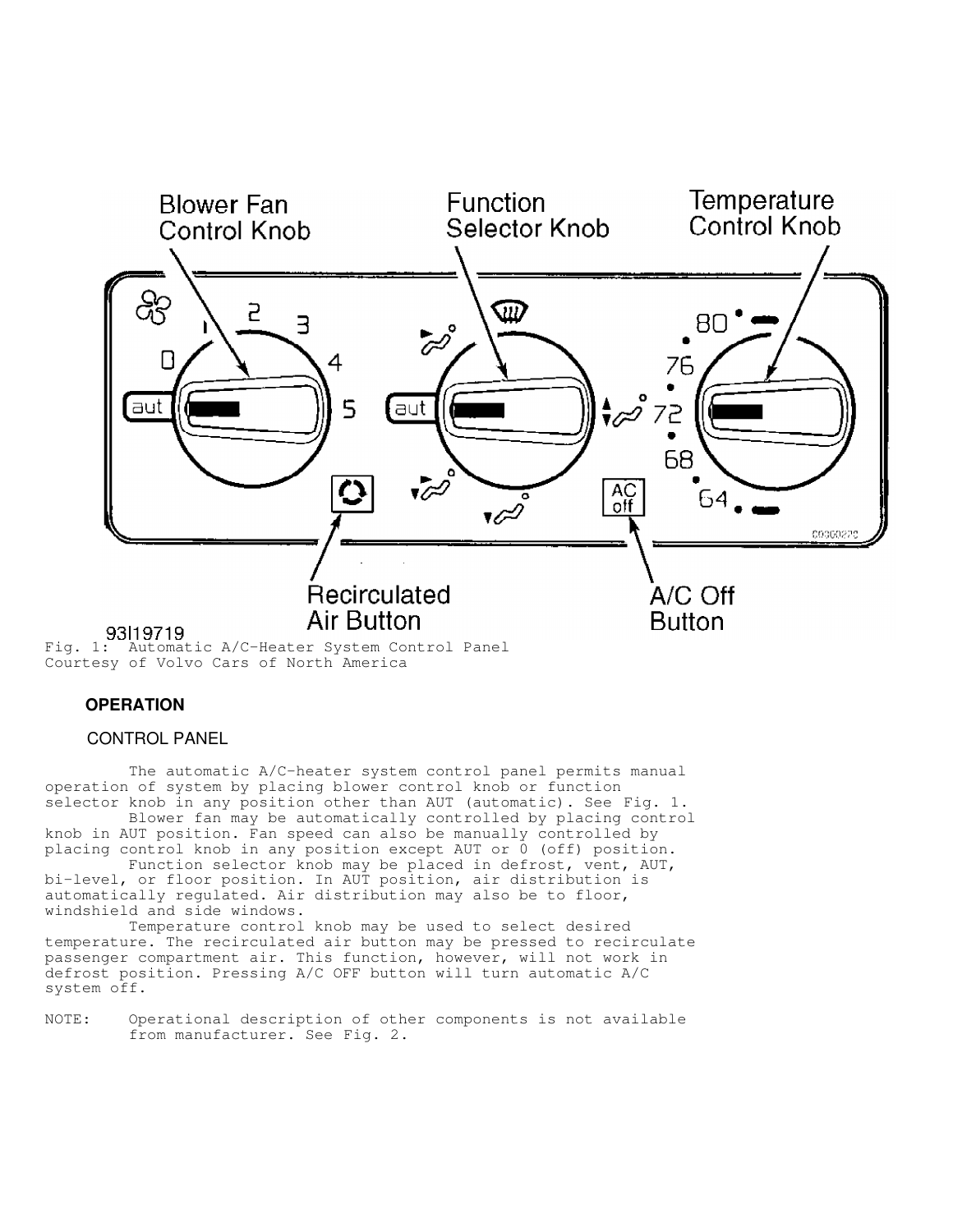

Fig. 2: Identifying A/C-Heater System Components Courtesy of Volvo Cars of North America

### **TROUBLE SHOOTING**

### SELF-DIAGNOSTIC SYSTEM

 The EEC system incorporates a self-diagnostic function that indicates system faults through a series of trouble codes. The presence of fault(s) is indicated by flashing A/C OFF button. The control panel is programmed to enter a pre-programmed mode when a fault is detected. Under fault condition, control panel ignores the faulty signal, selects an alternative pre-programmed value and prevents delivery of faulty output signals.

> Entering Self-Diagnostics 1) To enter mode, ensure engine is running. Shine a non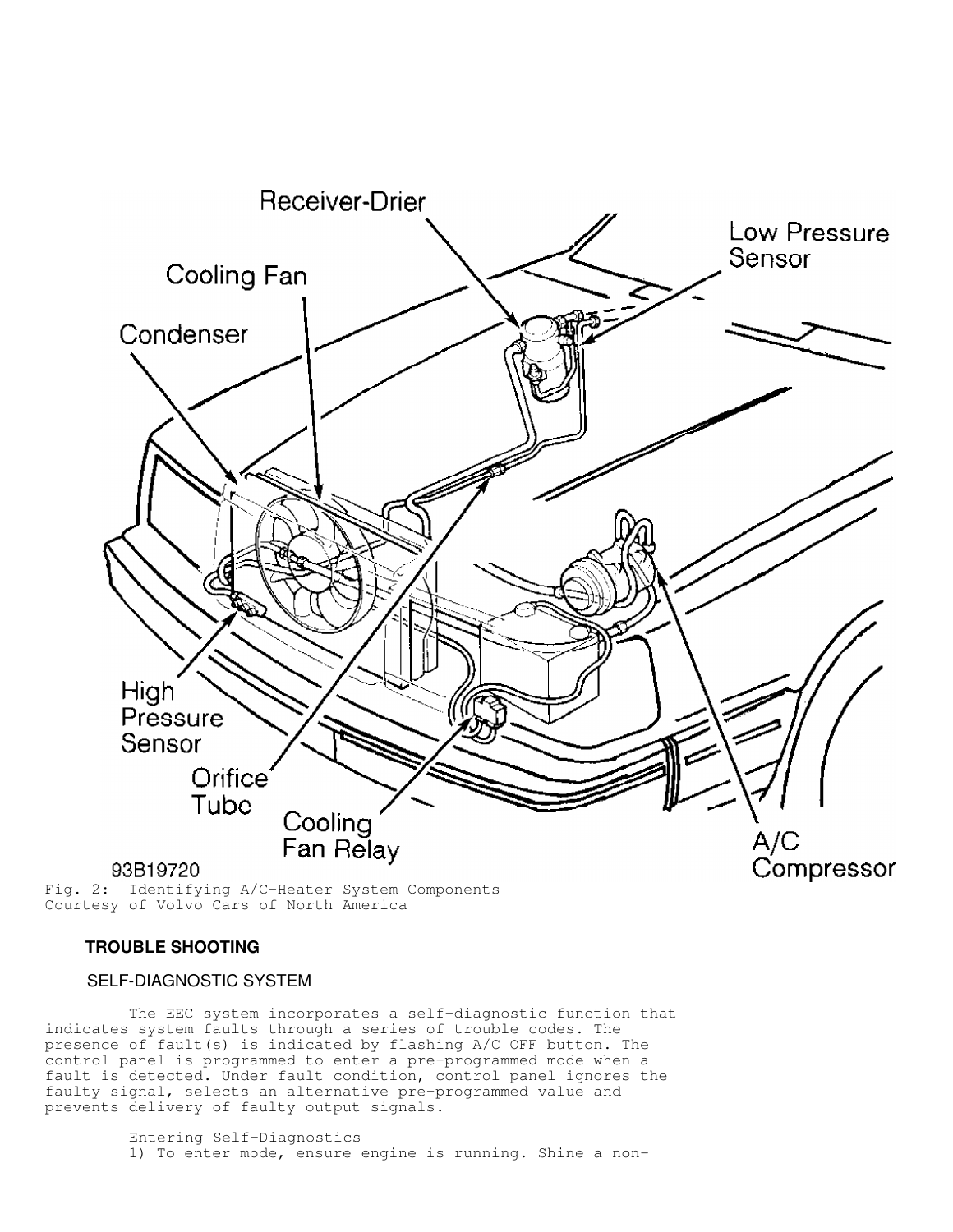fluorescent, bright light on solar sensor. Place blower fan control knob in AUT position and function selector knob in vent position.

 2) Place temperature control knob to maximum cooling (pointing straight down). Ensure recirculated air switch is depressed and A/C OFF button is released. Depress and release A/C OFF button within 5 seconds to start self-diagnostic mode.

 3) Each fault code consists of 3 digits. For example, Code 132 is displayed by a single flash of the A/C OFF button for the first digit (number 1). After a pause, the second digit of code (number 3) is indicated by 3 flashes. After another pause, the third digit of code (number 2) is indicated by 2 flashes. See TROUBLE CODE IDENTIFICATION table.

 4) Three different fault codes may be stored in memory. However, only one code may be displayed upon request. It may be necessary to request display of fault codes a number of times to ensure all fault codes are displayed.

Exiting Self-Diagnostics & Clearing Codes

 To exit self-diagnostics, turn ignition off. All codes are cleared when ignition is turned off. Fault codes are not stored in memory. Even if a code has occurred several times during a period of time, code will only be stored until ignition is turned off.

#### TROUBLE CODE IDENTIFICATION TABLE

| Affected Circuit/Sensor                                                                                                             | Code                                                         |  |  |
|-------------------------------------------------------------------------------------------------------------------------------------|--------------------------------------------------------------|--|--|
|                                                                                                                                     | 111                                                          |  |  |
| Outside Temperature Sensor<br>Short Circuit To Ground<br>Open Circuit Or Short Circuit To 12 Volts<br>In-Vehicle Temperature Sensor | 121<br>122                                                   |  |  |
| Short Circuit To Ground<br>Open Circuit Or Short Circuit To 12 Volts<br>Water (Coolant) Temperature Sensor                          | 131<br>132                                                   |  |  |
| Short Circuit To Ground<br>Open Circuit Or Short Circuit To 12 Volts<br>Alternator (D+ Signal Fault)<br>Servomotor/Potentiometer    | 141<br>142<br>151<br>161                                     |  |  |
| Open Circuit Or Short Circuit To Ground<br>Short Circuit To 12 Volts<br>Servomotor                                                  | 211<br>212                                                   |  |  |
| Incorrect 12-Volt Supply To Pins No. 17 & 18                                                                                        | 213                                                          |  |  |
| Servomotor<br>Fails To Operate Within 10 Seconds<br>ECC Control Panel                                                               | 214                                                          |  |  |
| Faulty Temperature Control<br>Fan Motor Excessive Starting Current<br>Power Unit - Incorrect 12-Volt Supply<br>Affected Output:     |                                                              |  |  |
| Recirculated Air<br>Floor<br>Fan (Maximum Speed Relay)<br>Radiator Fan Relay                                                        | 241<br>2.42<br>243<br>244<br>245<br>246<br>247<br>248<br>249 |  |  |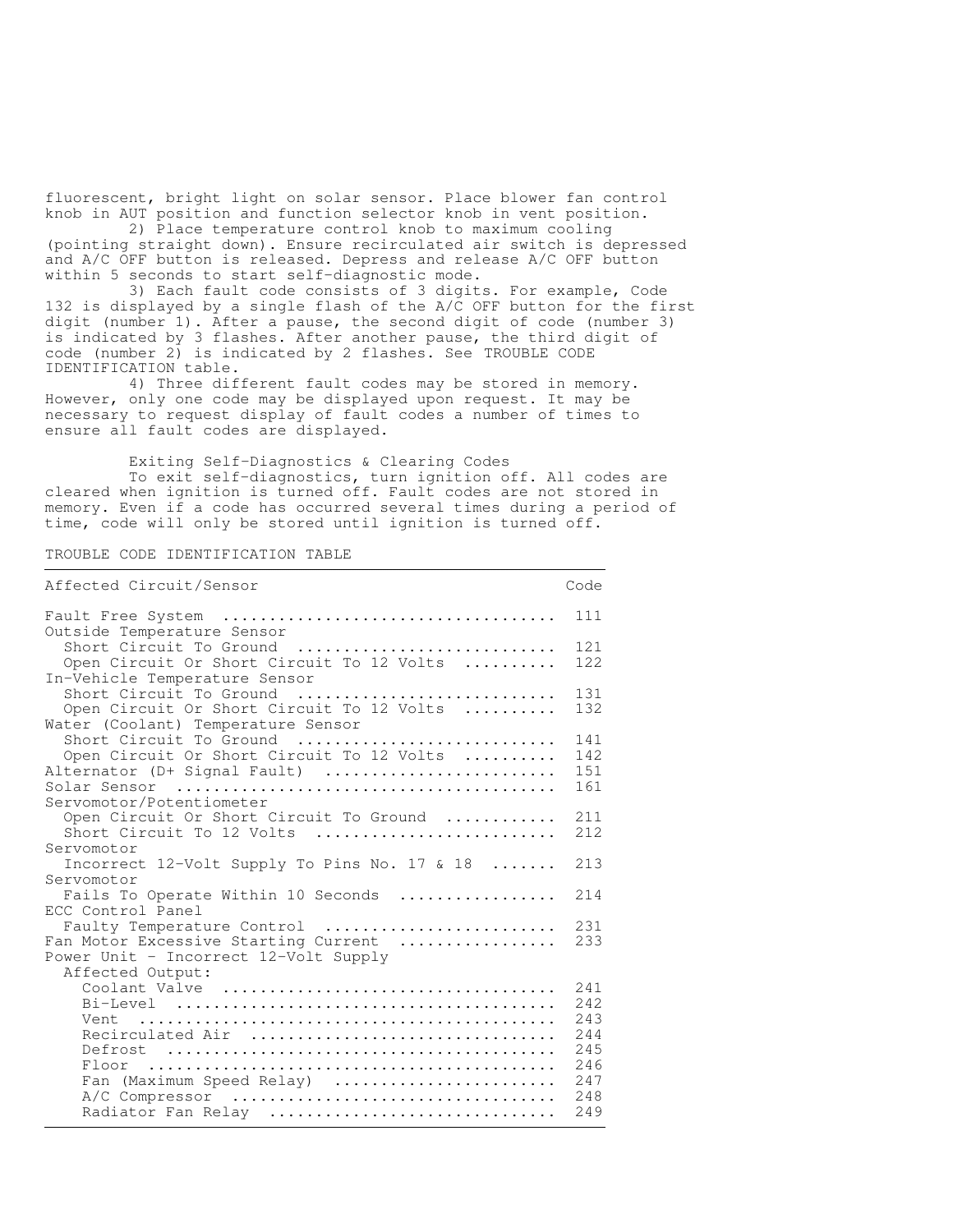## **TESTING**

## VACUUM CIRCUITS

 Using vacuum schematic and vacuum functions table, test for proper operation of vacuum circuits. See Fig. 3.



| <b>Component</b> | <b>Vacuum hose</b>    | Vacuum on                                              | Vacuum off           |
|------------------|-----------------------|--------------------------------------------------------|----------------------|
| Water valve      | Grey                  | Closed (cold)                                          | Open (warm)          |
| Recirculation    | Orange                | Recirculation                                          | Outside air          |
| Vent shutter     | Red                   | Open, also operates<br>bilevel shutter<br>mechanically | Closed               |
| Bi-level         | Transparent/<br>beige | Open                                                   | Closed               |
| Defrost          | Blue                  | Shutter in lower<br>position                           | Middle*<br>position  |
| Floor<br>shutter | Yellow                | Shutter in upper<br>position                           | Middle <sup>**</sup> |

\* In upper position if floor duct is under vacuum

\*\* In lower position if defroster duct is under vacuum

93C19721<br>Fig. 3: Testing Vacuum Circuits Courtesy of Volvo Cars of North America

# **REMOVAL & INSTALLATION**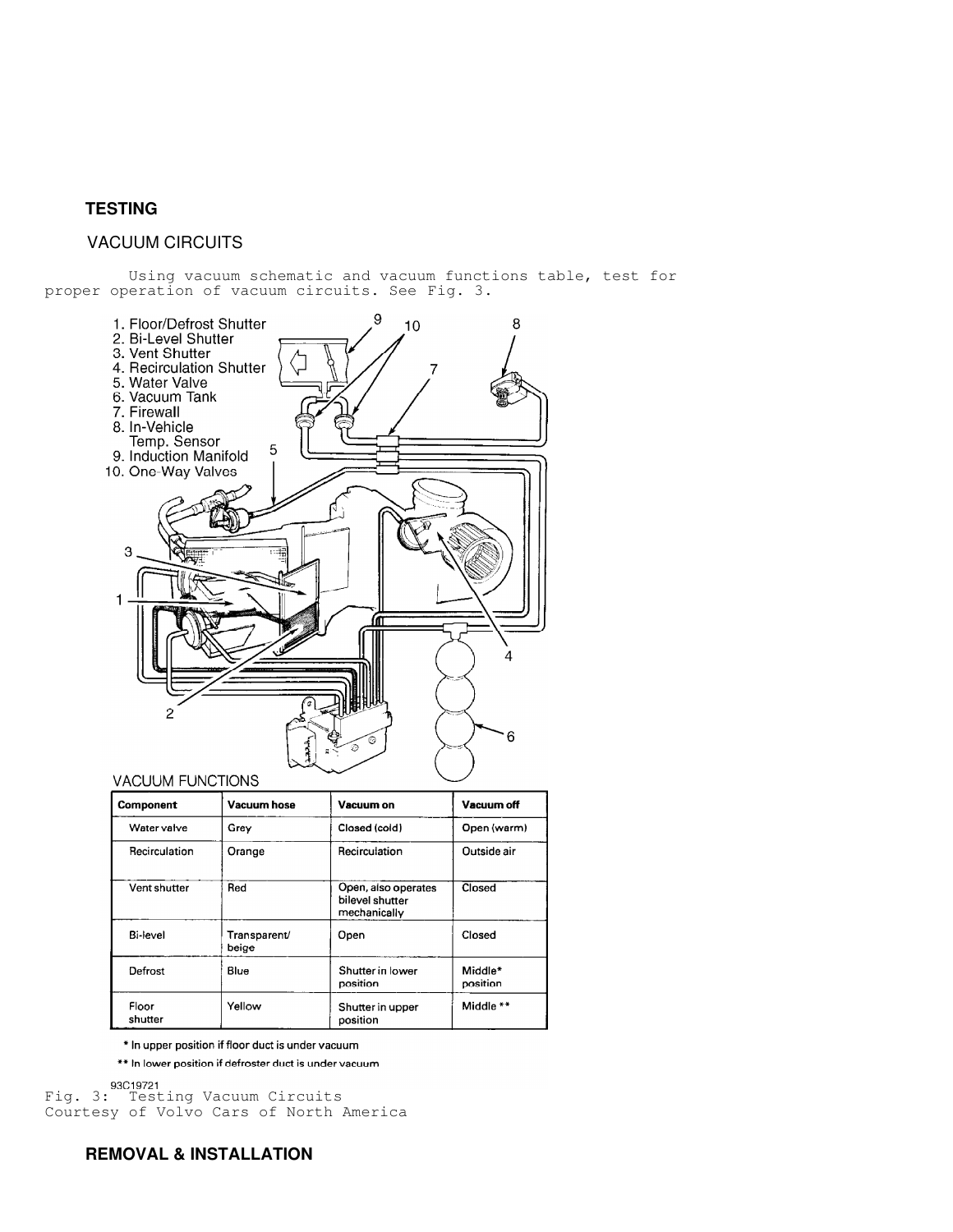WARNING: To avoid injury from accidental air bag deployment, read and carefully follow all SERVICE PRECAUTIONS and DISABLING & ACTIVATING AIR BAG SYSTEM procedures in appropriate AIR BAG RESTRAINT SYSTEM article in ACCESSORIES/SAFETY EQUIPMENT section.

## BLOWER MOTOR

Removal & Installation

 1) Obtain radio anti-theft code before servicing vehicle. Disconnect negative battery cable. Remove trim panel below glove box. Open glove box door. Remove glove box screws and glove box.

 2) Detach wiring harness and bracket from blower motor housing. Disconnect blower motor. Remove blower motor screws and blower motor. To install, reverse removal procedure.

### EVAPORATOR CORE

Removal & Installation

 1) Obtain radio anti-theft code before servicing vehicle. Disconnect negative battery cable. Discharge A/C system using approved refrigerant recovery/recycling equipment. Remove receiver-drier from engine compartment firewall. Remove cover plate and foam rubber seal from firewall.

 2) Remove trim panel below glove box. Open glove box door. Remove glove box screws and glove box. Remove evaporator housing end cover. See Fig. 4. Carefully remove evaporator core. To install, reverse removal procedure.

NOTE: Additional removal and installation procedures are not available from manufacturer.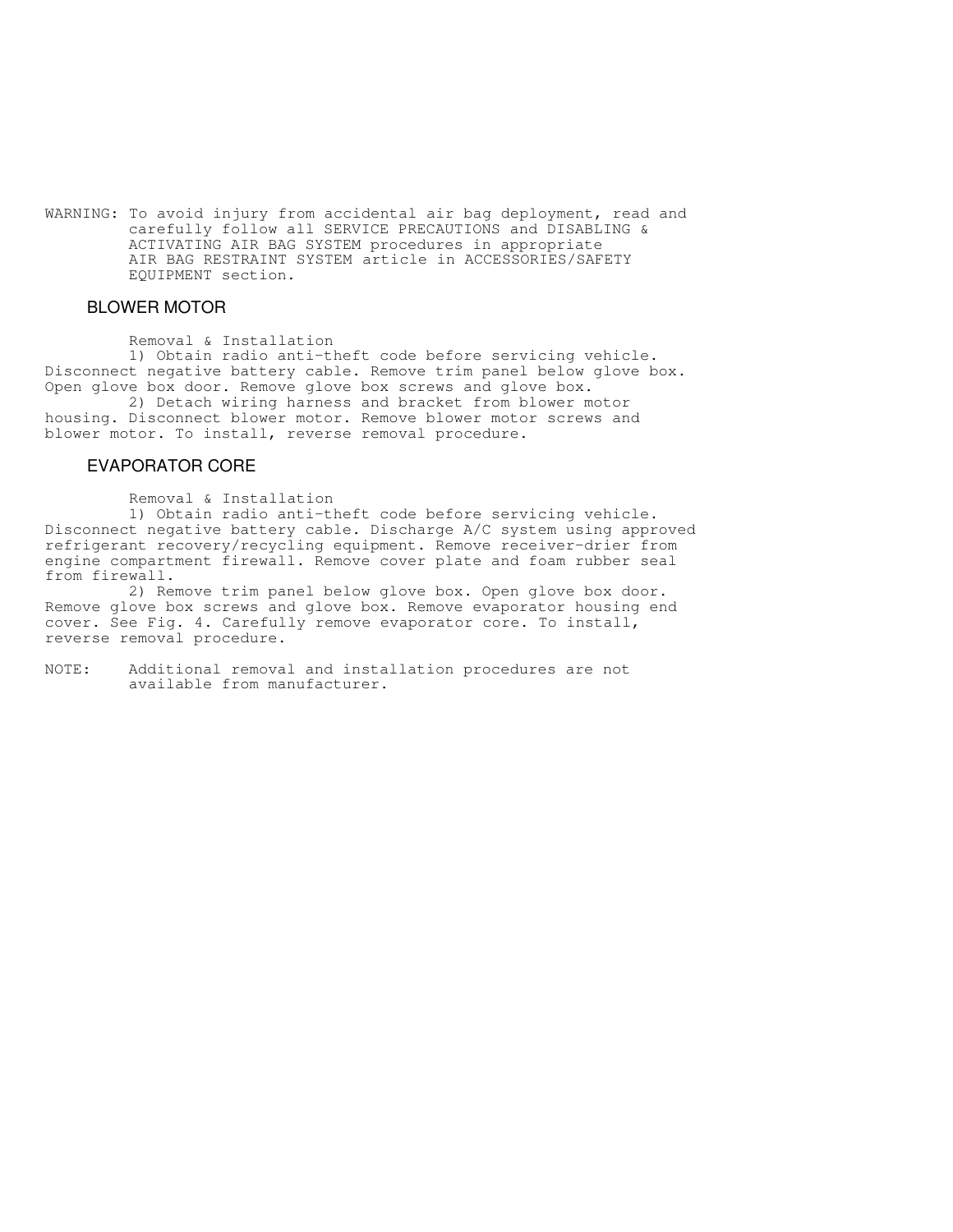

1. Servomotor Linkage<br>2. Servomotor<br>3. Clamp<br>4. Bellows<br>5. Control Unit<br>6. Evaporator

- 
- 
- 
- 
- 
- 7. Blower Motor
- 8. End Cover
- 
- 9. Intake Air Temp. Sensor<br>10. Fresh/Recirculated Air Door
- 
- 
- 
- 10. Fresh/Recirculated Air Door<br>11. Drain Hose<br>12. Solenoid Valve Assembly<br>13. Vacuum Actuators<br>14. Water (Coolant) Temp. Sensor<br>15. Heater Core<br>16. Air Mix Door
	-
- 
- 17. Evaporator/Blower Motor Housing

### **WIRING DIAGRAM**

Courtesy of Volvo Cars of North America